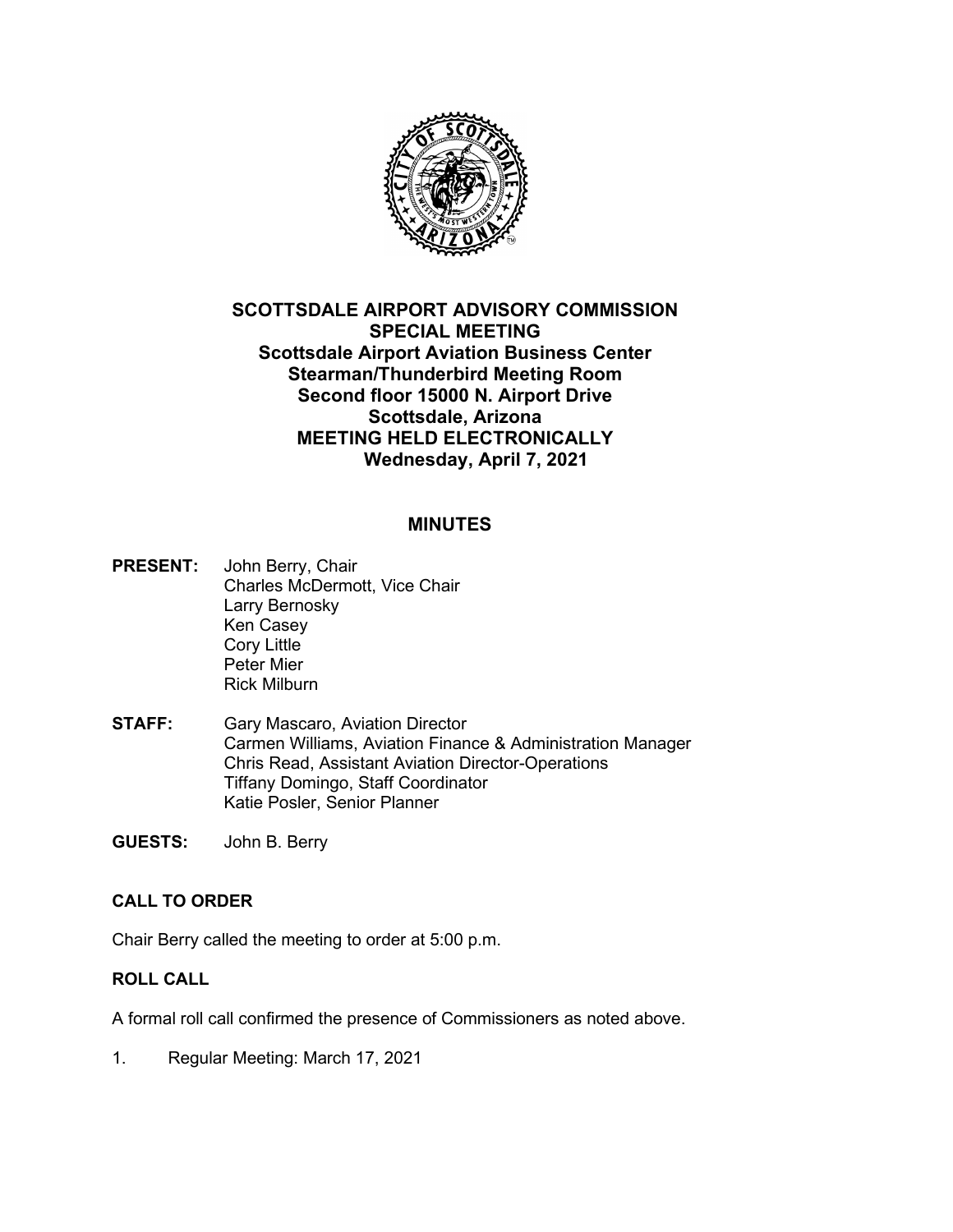Airport Advisory Commission April 7, 2021 Page 2

COMMISSIONER MIER MADE A MOTION TO APPROVE THE REGULAR MINUTES OF MARCH 17, 2021. COMMISSIONER LITTLE SECONDED THE MOTION, WHICH CARRIED 7 (SEVEN) TO 0 (ZERO) WITH CHAIR BERRY, VICE CHAIR MCDERMOTT, COMMISSIONERS BERNOSKY, CASEY, LITTLE, MIER AND MILBURN VOTING IN THE AFFIRMATIVE WITH NO DISSENTING VOTES.

### **REGULAR AGENDA ITEMS 1-3**

1. Discussion and Possible Action for Recommendation to the Planning Commission and City Council regarding case 16-ZN-2020 (Zoning District Map Amendment) to rezone Single-Family Residential (R1-35) to Commercial Office (C-O) zoning to allow for the development of a minimal residential health care facility on a +/-4.5-acre site located approximately 1,000 feet northwest of the East Raintree Drive and North 90th Street intersection.

Katie Posler, Senior Planner, provided a brief overview of the property and surrounding development. The site has been vacant since annexation in the 1960's. The General Plan designates the area as a mixed use neighborhood. The site is located in the greater Airpark Character Area, which was adopted by City Council in 2010. Within the Airpark Character Area is Airpark Mixed Use (AMU), which serves as a transition between employment and Airpark Mixed Use Residential (AMUR), providing a variety of uses, such as hotel, office and commercial. The property is inside area AC-1 and outside the 55 DNL noise contours. Design details were reviewed for the proposed Greystar Active Independent Living development at 90th Street and Raintree Drive. There are a total of 155 proposed units with an allowed increase to 200 units with the rezoning. Rezoning also allows an increased building height from 36 feet to 48 feet. Requirements include an avigation easement and FAA height approval prior to permit issuance. The rezoning request is from single family to commercial office to allow for the development of the minimal residential healthcare facility.

John B. Berry, the applicant (unrelated to Chair Berry or former Commissioner Brad Berry) was present to answer questions. He provided a brief presentation on the project details, stressing the fact that being located with AC-3 means that the property is farthest away from the runway. The matrix allows for the type of development being proposed. Two requirements include an avigation easement over the property and a public disclosure. They are going above and beyond by also including sound attenuation for buildings. The development meets the needs for the aging population in terms of independent living. It is well located in proximity to medical facilities.

In response to a question from Commissioner Bernosky, Mr. Berry stated that the desired time frame for development is as soon as possible.

COMMISSIONER BERNOSKY MADE A MOTION FOR RECOMMENDATION TO THE PLANNING COMMISSION AND CITY COUNCIL REGARDING CASE 16-ZN-2020. VICE CHAIR MCDERMOTT SECONDED THE MOTION, WHICH CARRIED 7 (SEVEN) TO 0 (ZERO) WITH CHAIR BERRY, VICE CHAIR MCDERMOTT, COMMISSIONERS BERNOSKY, CASEY, LITTLE, MIER AND MILBURN VOTING IN THE AFFIRMATIVE WITH NO DISSENTING VOTES.

2. Discussion and Possible Action to Recommend to City Council, Adoption of Resolution No. 12097, authorizing Construction Manager at Risk (CMAR) Contract 2021-026-COS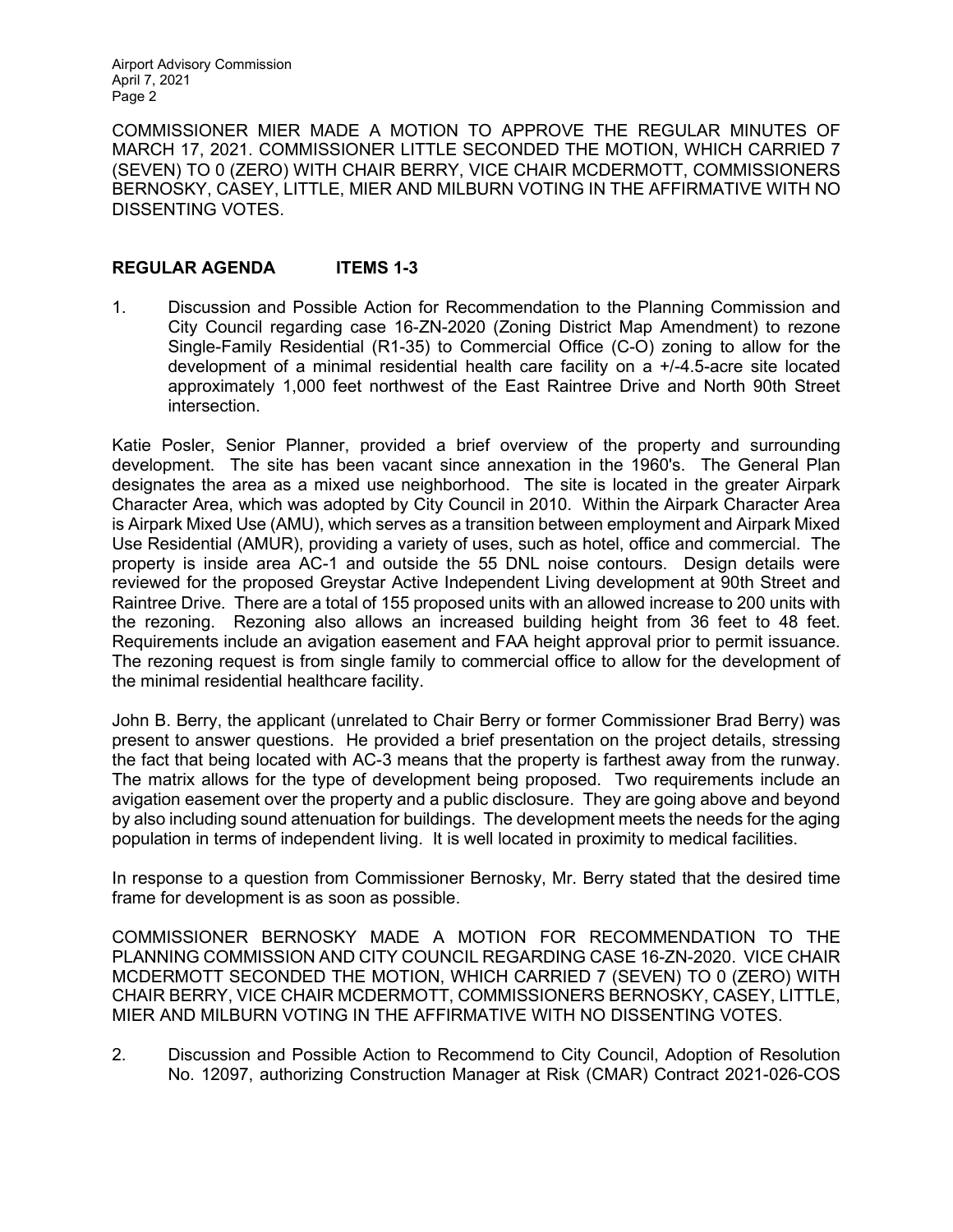with J. Banicki Construction, Inc., in the amount of \$10,755,539.09 for the Runway Rehabilitation Project at Scottsdale Airport

Chris Read, Assistant Aviation Director-Operations, stated that the project involves removal and replacement of 3 to 5 inches of existing surface placement, reconstructing the runway shoulders and blast pads, relocating existing runway lighting to meet new FAA spacing requirements and restriping runway markings. The project will be funded 100 percent by a grant from the FAA. The runway will be completely closed during construction, with the schedule to begin on July 6th and ending in mid-August. Public outreach requirements have been completed.

In response to a question from Commissioner Bernosky, Mr. Read stated that final grant approval is expected any day.

Commissioner Mier asked whether the Airport has ever had a closure of this duration in the past and if so, what ramifications resulted. Mr. Read said there was a nine-day closure in 1999 for an overlay. A similar process occurred in 2010. Widening was also done in 2000 with a 21-day closure. There were no complaints.

Commissioner Mier inquired whether other projects will be completed to take advantage of the closure. Gary Mascaro, Aviation Director, stated that they are reviewing the possibility of a seal coat on Taxiway Alpha. The major FBO operators will be using the time for major housecleaning, painting and upgrading.

Commissioner Casey asked how long the new surface will last. Mr. Read said the intent is for the work to last 20 years. They are fortunate to have funding for a very aggressive pavement preservation program.

Commissioner Casey inquired about the possibility of rain during the construction. Mr. Read acknowledged that paving cannot occur during rain and this could affect the schedule.

Vice Chair McDermott asked whether the grant covers just the GMP amount or also covers the project contingency amount. Mr. Read said it covers everything from design, GMP, contingency and construction administration. The total grant amount is \$11.5 million. In response to an additional Vice Chair question, Mr. Read stated that inspections fall under the purview of the consultant.

Commissioner Mier asked about measures taken in regards to the after hours light and noise condition effects on neighboring properties. Mr. Read said this is taken into consideration, however for all past similar projects, they have not received complaints about construction noise.

Commissioner Bernosky inquired as to whether the FAA has authority for approval and inspections of the project. Mr. Read confirmed that FAA has approved the plans at 30 percent, plans and specifications at 100 percent, construction safety plans and various other aspects.

In response to a question from Commissioner Casey, Aviation Director Mascaro stated that it is too late to make changes that would increase the runway aircraft weight capacity. It is virtually impossible to accommodate anything larger at the airport now or in the future.

VICE CHAIR MCDERMOTT MADE A MOTION TO RECOMMEND TO CITY COUNCIL ADOPTION OF RESOLUTION NO. 12097, AUTHORIZING CONSTRUCTION MANAGER AT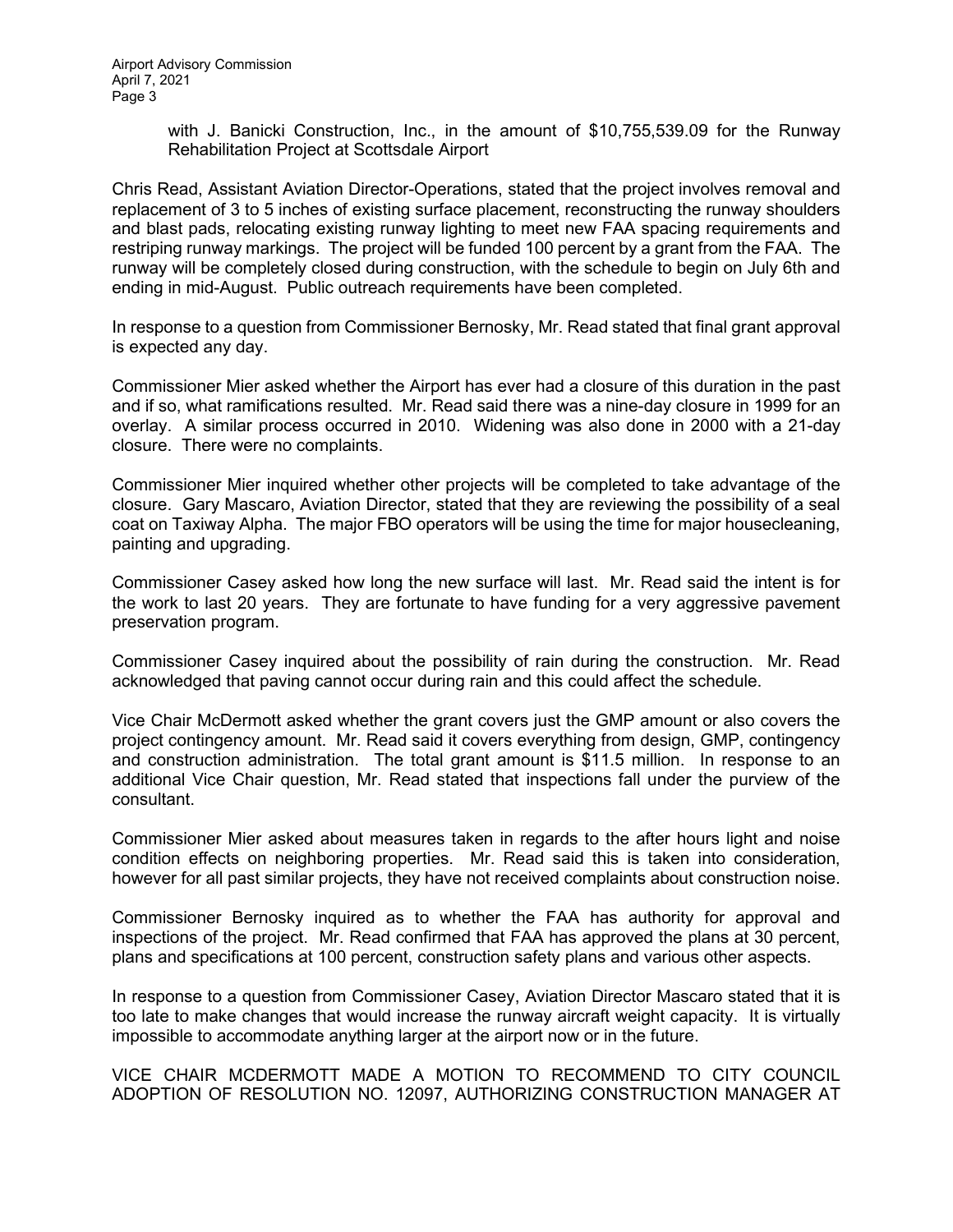Airport Advisory Commission April 7, 2021 Page 4

RISK (CMAR) CONTRACT 2021-026-COS WITH J. BANICKI CONSTRUCTION. COMMISSIONER. CASEY SECONDED THE MOTION, WHICH CARRIED 7 (SEVEN) TO 0 (ZERO) WITH CHAIR BERRY, VICE CHAIR MCDERMOTT, COMMISSIONERS BERNOSKY, CASEY, LITTLE, MIER AND MILBURN VOTING IN THE AFFIRMATIVE WITH NO DISSENTING VOTES.

3. Discussion and Possible Action of the Proposed Aviation Enterprise Fund Five-Year Financial Plan for FY 21/22-FY 25/26.

Carmen Williams, Aviation Finance and Administration Manager, stated that the Airport takes a conservative approach in terms of budgeting revenues and expenses to ensure that actual costs do not exceed legal appropriations. Last year at this time, COVID restrictions were beginning and the budget process was underway. There was opportunity, however, to look at revenues before the budget was adopted. Cuts were made in several areas totaling approximately \$411,000. The Five-Year Plan requires Airport Advisory Commission recommendation and City Council approval. Highlights for the budget for the next fiscal year beginning July 1st were reviewed. The total annual budget is \$3.45 million, representing an 8.48 percent increase from FY 2021, primarily due to out of budget packages. These out of budget items require the City Manager's Approval. Included this year is an increase to trade show displays at \$29,000. The U.S. Customs budget was increased by \$100,000, as the agency increased its labor rates last year. A truck replacement is programmed. There is also increased budget for additional electrical on-call contractor services at \$20,000 for troubleshooting on a taxiway segment.

The Five-Year Plan includes a line for debt service at \$1.72 million annually for the Aviation Business Center Project. This began in 2017 and will continue for 20 years. There is also a CIP transfer out at \$671,000. This includes the Airport's share of grant matches for Airport projects as well as City technology projects. Revenues include a 7.24 percent increase and a budget of \$6.3 million. Increases are derived from the new box hangar leases for Phase 1 and Phase 2, CPI increases, U.S. Customs transactions, rental cars, transient parking and landing fees. The financial impact for the upcoming runway closure are estimated at \$170,000. This year, there are no proposed changes to rates and fees. Revenue sources were reviewed. The budget will be presented to City Council on April 20th with tentative adoption on May 18th and final adoption on June 8th. The Airport's financial plan meets the City financial policy with a 120-day operating reserve as well as emergency reserves to cover fleet repair and replacement.

Chair Berry asked about the amount of the fee increase necessary to cover the U.S. Customs increase in office and salary increases. Ms. Williams stated that the increase was \$100,000 for labor fees.

Commissioner Little inquired as to the impacts for adding the third FBO. Ms. Williams stated that they were conservative in factoring in the third FBO in terms of fuel flowage. Commissioner Little asked if they utilize industry benchmarking when determining fuel flow fees. Ms. Williams said staff factors in any changing conditions.

In response to a question from Commissioner Mier, Ms. Williams stated that no full-time employees were lost during COVID and they remain with 15 full-time staff. Mr. Mascaro added a half FTE for an intern is on hold at this time.